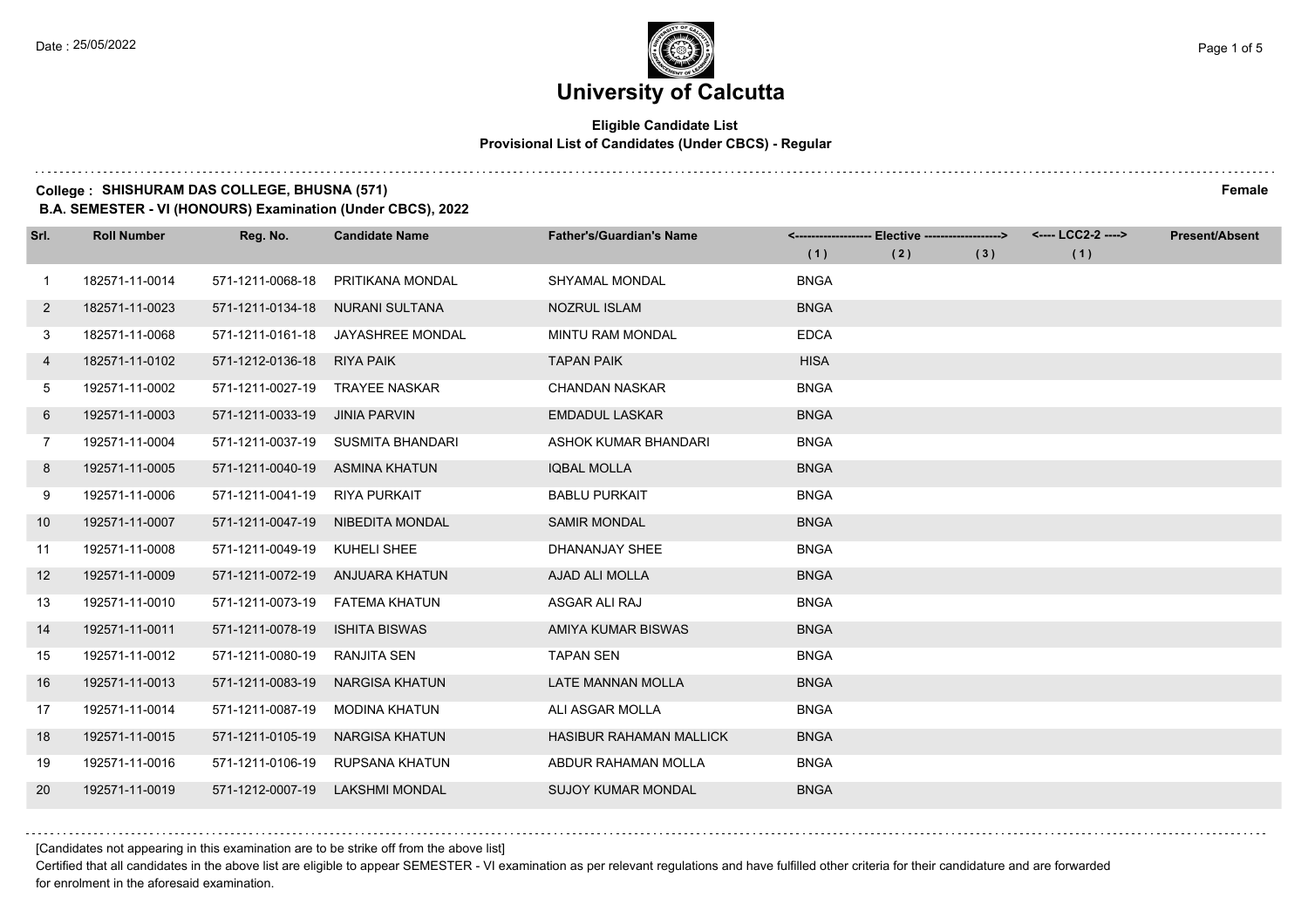#### **Eligible Candidate List Provisional List of Candidates (Under CBCS) - Regular**

### **College : SHISHURAM DAS COLLEGE, BHUSNA (571) Female**

**B.A. SEMESTER - VI (HONOURS) Examination (Under CBCS), 2022**

| Srl. | <b>Roll Number</b> | Reg. No.                      | <b>Candidate Name</b>             | <b>Father's/Guardian's Name</b> |             | <------------------- Elective -------------------> |     | <---- LCC2-2 ----> | <b>Present/Absent</b> |
|------|--------------------|-------------------------------|-----------------------------------|---------------------------------|-------------|----------------------------------------------------|-----|--------------------|-----------------------|
|      |                    |                               |                                   |                                 | (1)         | (2)                                                | (3) | (1)                |                       |
| 21   | 192571-11-0020     | 571-1212-0030-19              | PARAMITA HALDER                   | <b>BISWANATH HALDER</b>         | <b>BNGA</b> |                                                    |     |                    |                       |
| 22   | 192571-11-0021     | 571-1212-0036-19              | <b>RAKHI MONDAL</b>               | <b>SUSHANTA MONDAL</b>          | <b>BNGA</b> |                                                    |     |                    |                       |
| 23   | 192571-11-0022     | 571-1212-0045-19              | <b>TANUSHREE DAS</b>              | <b>BAPI DAS</b>                 | <b>BNGA</b> |                                                    |     |                    |                       |
| 24   | 192571-11-0023     | 571-1212-0103-19 SUMITA PATRA |                                   | <b>KHOKAN PATRA</b>             | <b>BNGA</b> |                                                    |     |                    |                       |
| 25   | 192571-11-0025     | 571-1214-0023-19              | <b>TINA MONDAL</b>                | <b>MOLAY MONDAL</b>             | <b>BNGA</b> |                                                    |     |                    |                       |
| 26   | 192571-11-0027     | 571-1214-0057-19              | SAHINA SULTANA                    | ABDUL SALAM AKHAN               | <b>BNGA</b> |                                                    |     |                    |                       |
| 27   | 192571-11-0029     |                               | 571-1214-0081-19 PURNIMA PRAMANIK | <b>GURUDAS PRAMANIK</b>         | <b>BNGA</b> |                                                    |     |                    |                       |
| 28   | 192571-11-0030     | 571-1214-0082-19              | SARIKA KHATUN                     | RAHAMAT ALI SHAH                | <b>BNGA</b> |                                                    |     |                    |                       |
| 29   | 192571-11-0032     | 571-1215-0022-19              | ANSURA KHATUN                     | <b>INSUR ALI SEKH</b>           | <b>BNGA</b> |                                                    |     |                    |                       |
| 30   | 192571-11-0033     | 571-1215-0032-19              | <b>HASINA KHATUN</b>              | <b>AKTAR ALI SEKH</b>           | <b>BNGA</b> |                                                    |     |                    |                       |
| -31  | 192571-11-0034     | 571-1215-0035-19              | SABANA KHATUN                     | LATE ALI HOSSAIN SK             | <b>BNGA</b> |                                                    |     |                    |                       |
| 32   | 192571-11-0035     | 571-1215-0038-19              | ARIFA KHATUN                      | <b>ASHADUL MOLLA</b>            | <b>BNGA</b> |                                                    |     |                    |                       |
| 33   | 192571-11-0037     | 571-1215-0044-19              | <b>SANIA KHATUN</b>               | SAHIDUL JAMADAR                 | <b>BNGA</b> |                                                    |     |                    |                       |
| 34   | 192571-11-0039     | 571-1215-0084-19              | <b>MARSIYA NASRIN</b>             | <b>NASIR UDDIN MOLLA</b>        | <b>BNGA</b> |                                                    |     |                    |                       |
| 35   | 192571-11-0040     | 571-1215-0092-19              | TINA KHATUN                       | <b>JALALUDDIN LASKAR</b>        | <b>BNGA</b> |                                                    |     |                    |                       |
| 36   | 192571-11-0041     | 571-1211-0028-19              | KHADIJA KHATUN                    | KHATIBUL ISLAM MOLLA            | <b>EDCA</b> |                                                    |     |                    |                       |
| 37   | 192571-11-0042     | 571-1211-0046-19              | <b>FARHIN EASMIN</b>              | HOSSAIN AHAMED AKHAN            | <b>EDCA</b> |                                                    |     |                    |                       |
| 38   | 192571-11-0043     | 571-1211-0060-19              | <b>MANISHA NEOGI</b>              | <b>GOPAL NEOGI</b>              | <b>EDCA</b> |                                                    |     |                    |                       |
| 39   | 192571-11-0046     | 571-1212-0029-19              | MAUSAMI HALDER                    | UTTAM HALDER                    | <b>EDCA</b> |                                                    |     |                    |                       |
| 40   | 192571-11-0047     | 571-1214-0097-19              | <b>PRIYANKA DAS</b>               | <b>DEBABRATA DAS</b>            | <b>EDCA</b> |                                                    |     |                    |                       |

[Candidates not appearing in this examination are to be strike off from the above list]

Certified that all candidates in the above list are eligible to appear SEMESTER - VI examination as per relevant regulations and have fulfilled other criteria for their candidature and are forwarded for enrolment in the aforesaid examination.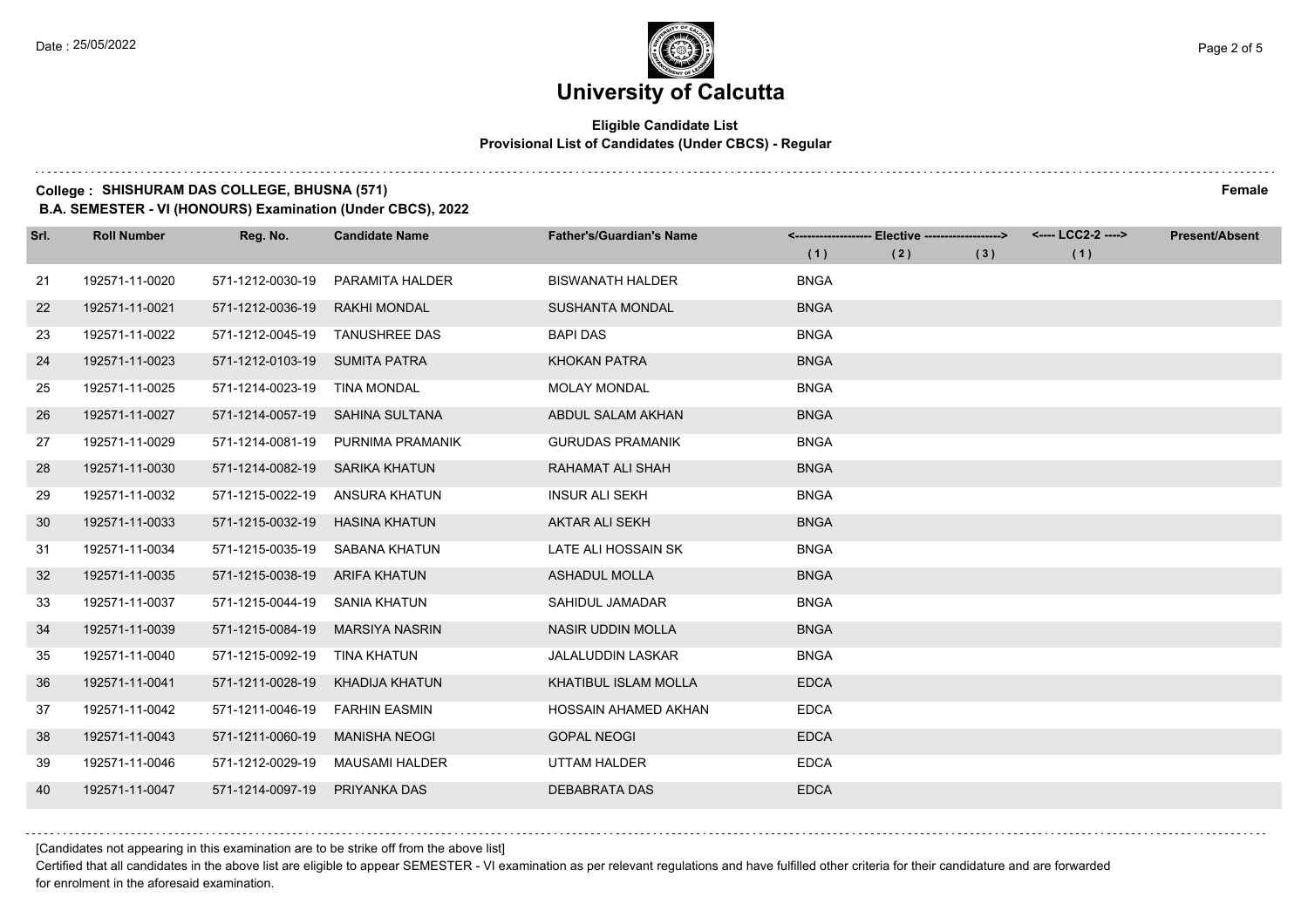#### **Eligible Candidate List Provisional List of Candidates (Under CBCS) - Regular**

#### **College : SHISHURAM DAS COLLEGE, BHUSNA (571) Female**

**B.A. SEMESTER - VI (HONOURS) Examination (Under CBCS), 2022**

| Srl. | <b>Roll Number</b> | Reg. No.                       | <b>Candidate Name</b>   | <b>Father's/Guardian's Name</b> |             | <------------------- Elective -------------------> |     | <---- LCC2-2 ----> | <b>Present/Absent</b> |
|------|--------------------|--------------------------------|-------------------------|---------------------------------|-------------|----------------------------------------------------|-----|--------------------|-----------------------|
|      |                    |                                |                         |                                 | (1)         | (2)                                                | (3) | (1)                |                       |
| 41   | 192571-11-0049     | 571-1215-0021-19               | <b>MOHIMA KHATUN</b>    | <b>MAYNUDDIN MOLLA</b>          | <b>EDCA</b> |                                                    |     |                    |                       |
| 42   | 192571-11-0050     | 571-1215-0074-19               | <b>MOMTAHINA KHATUN</b> | MD MUSTAK AHMED HALDER          | <b>EDCA</b> |                                                    |     |                    |                       |
| 43   | 192571-11-0052     | 571-1215-0091-19               | LOTIFA KHATUN           | LATE NEBUR ALI SHAIKH           | <b>EDCA</b> |                                                    |     |                    |                       |
| 44   | 192571-11-0053     | 571-1215-0112-19               | AMINA KHATUN            | <b>ASADULLA MOLLA</b>           | <b>EDCA</b> |                                                    |     |                    |                       |
| 45   | 192571-11-0054     | 571-1211-0011-19               | <b>SUROVI MONDAL</b>    | <b>SOHAN MONDAL</b>             | <b>ENGA</b> |                                                    |     |                    |                       |
| 46   | 192571-11-0055     | 571-1211-0012-19               | SUMAIYA MARIYA          | <b>MIRAJUL ISLAM MOLLA</b>      | <b>ENGA</b> |                                                    |     |                    |                       |
| 47   | 192571-11-0056     | 571-1211-0013-19 ARIFA KHATUN  |                         | ABUBAKKAR MOLLA                 | <b>ENGA</b> |                                                    |     |                    |                       |
| 48   | 192571-11-0057     | 571-1211-0015-19 SUHANA PARVIN |                         | <b>HALIM DAPTORY</b>            | <b>ENGA</b> |                                                    |     |                    |                       |
| 49   | 192571-11-0060     | 571-1212-0059-19               | PALLABI MONDAL          | LALU CHANDRA MONDAL             | <b>ENGA</b> |                                                    |     |                    |                       |
| 50   | 192571-11-0062     | 571-1214-0056-19               | SUBHECHHA MONDAL        | SAJAL KR MONDAL                 | <b>ENGA</b> |                                                    |     |                    |                       |
| 51   | 192571-11-0063     | 571-1215-0003-19 ALIFA AFRIN   |                         | <b>MAHITUJJAMAN HALDER</b>      | <b>ENGA</b> |                                                    |     |                    |                       |
| 52   | 192571-11-0064     | 571-1215-0004-19               | REJIYA SULTANA KHATUN   | <b>SAYEB ALI GHORAMI</b>        | <b>ENGA</b> |                                                    |     |                    |                       |
| 53   | 192571-11-0066     | 571-1215-0095-19               | SUMAIYA KHATUN          | <b>MONIRUL LASKAR</b>           | <b>ENGA</b> |                                                    |     |                    |                       |
| 54   | 192571-11-0069     | 571-1212-0020-19               | <b>PAMPA MONDAL</b>     | PIJUSH MONDAL                   | <b>HISA</b> |                                                    |     |                    |                       |
| 55   | 192571-11-0070     | 571-1212-0058-19               | SUPARNA MONDAL          | ATAL KUMAR MONDAL               | <b>HISA</b> |                                                    |     |                    |                       |
| 56   | 192571-11-0071     | 571-1212-0077-19               | SIPRA BAR               | <b>KALYAN BAR</b>               | <b>HISA</b> |                                                    |     |                    |                       |
| 57   | 192571-11-0072     | 571-1214-0062-19               | <b>MOHASINA KHATUN</b>  | AJIJUR RAHAMAN SHAH             | <b>HISA</b> |                                                    |     |                    |                       |
| 58   | 192571-11-0073     | 571-1215-0024-19               | ASMANTARA KHATUN        | <b>SUFIYAN MOLLA</b>            | <b>HISA</b> |                                                    |     |                    |                       |
| 59   | 192571-11-0075     | 571-1215-0061-19               | SAMIYA KHATUN           | SANOWAR HOSSAIN PAIK            | <b>HISA</b> |                                                    |     |                    |                       |
| 60   | 192571-11-0076     | 571-1215-0104-19               | RAKIBA KHATUN           | MOFAKKAR RAHAMAN MOLLA          | <b>HISA</b> |                                                    |     |                    |                       |

[Candidates not appearing in this examination are to be strike off from the above list]

Certified that all candidates in the above list are eligible to appear SEMESTER - VI examination as per relevant regulations and have fulfilled other criteria for their candidature and are forwarded for enrolment in the aforesaid examination.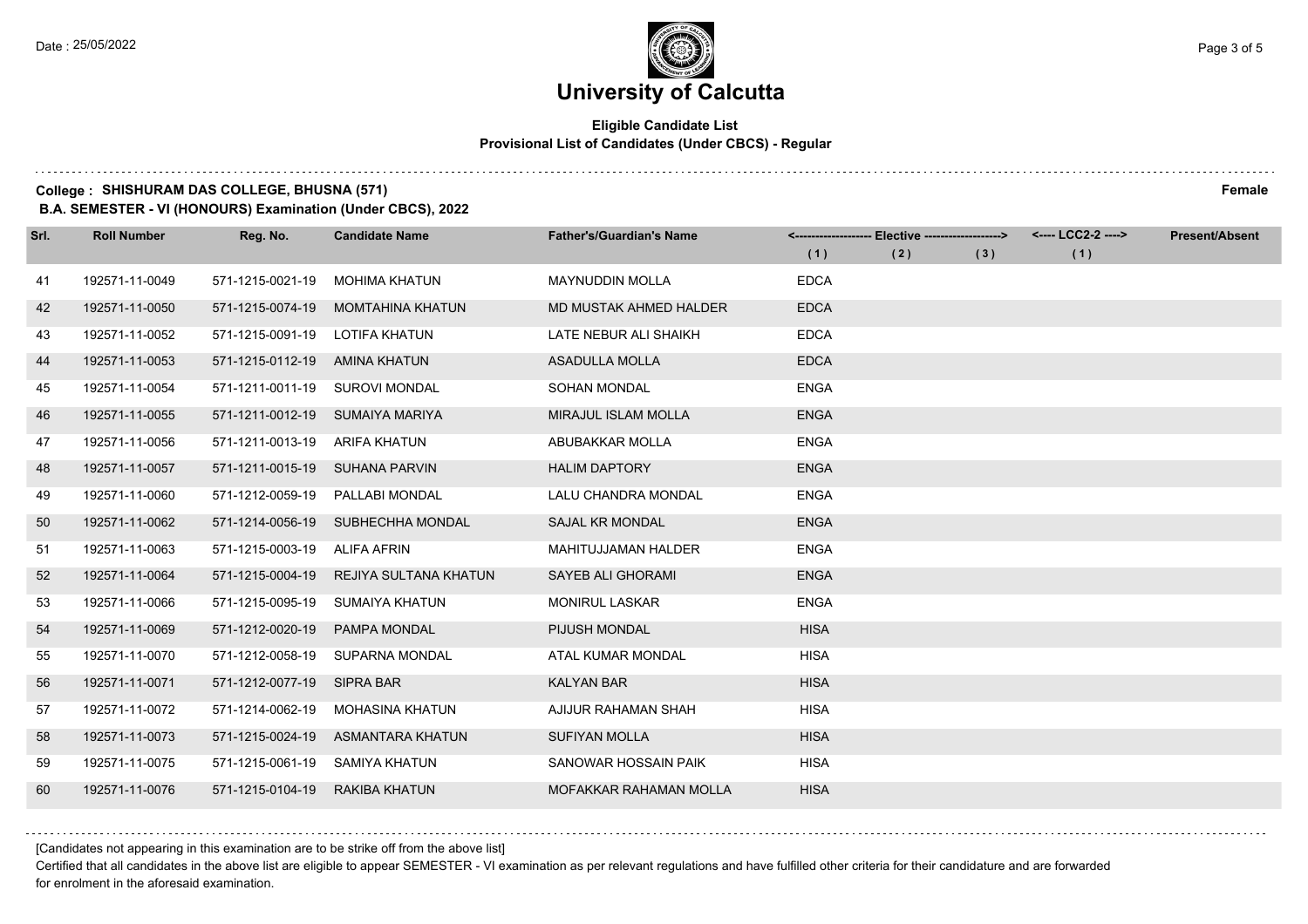#### **Eligible Candidate List Provisional List of Candidates (Under CBCS) - Regular**

#### **College : SHISHURAM DAS COLLEGE, BHUSNA (571) Female**

**B.A. SEMESTER - VI (HONOURS) Examination (Under CBCS), 2022**

| Srl. | <b>Roll Number</b> | Reg. No.         | <b>Candidate Name</b>   | <b>Father's/Guardian's Name</b> |             | <-------------------- Elective ------------------> |     | <---- LCC2-2 ----> | <b>Present/Absent</b> |
|------|--------------------|------------------|-------------------------|---------------------------------|-------------|----------------------------------------------------|-----|--------------------|-----------------------|
|      |                    |                  |                         |                                 | (1)         | (2)                                                | (3) | (1)                |                       |
| 61   | 192571-11-0077     | 571-1211-0079-19 | RIMA MONDAL             | SWAPAN KUMAR MONDAL             | <b>PHIA</b> |                                                    |     |                    |                       |
| 62   | 192571-11-0078     | 571-1215-0016-19 | SANJUMILA KHATUN        | <b>SAIFULLA HALDER</b>          | <b>PHIA</b> |                                                    |     |                    |                       |
| 63   | 192571-11-0079     | 571-1215-0025-19 | FARHANA KHATUN          | ABUL FARAK SHAIKH               | <b>PHIA</b> |                                                    |     |                    |                       |
| 64   | 192571-11-0081     | 571-1215-0114-19 | KARIMA KHATUN           | <b>KUTUB UDDIN MOLLA</b>        | <b>PHIA</b> |                                                    |     |                    |                       |
| 65   | 192571-11-0082     | 571-1211-0039-19 | SUVRA TIKADAR           | KHOKAN TIKADAR                  | <b>PLSA</b> |                                                    |     |                    |                       |
| 66   | 192571-11-0084     | 571-1211-0090-19 | RABIYA KHATUN           | SAHAJAHAN MOLLA                 | <b>PLSA</b> |                                                    |     |                    |                       |
| 67   | 192571-11-0086     | 571-1215-0063-19 | <b>MAAHINOOR KHATUN</b> | <b>GOLAM MARTAJA SARDAR</b>     | <b>PLSA</b> |                                                    |     |                    |                       |
| 68   | 192571-11-0087     | 571-1215-0065-19 | <b>MORJINA KHATUN</b>   | NURISLAM MOLLICK                | <b>PLSA</b> |                                                    |     |                    |                       |
| 69   | 192571-11-0088     | 571-1215-0066-19 | KARIMA KHATUN           | KAMALUDDIN SK                   | <b>PLSA</b> |                                                    |     |                    |                       |
| 70   | 192571-11-0089     | 571-1215-0075-19 | SONIA KHATUN            | NASIR UDDIN MOLLA               | <b>PLSA</b> |                                                    |     |                    |                       |
| 71   | 192571-11-0090     | 571-1215-0099-19 | <b>FIRDAUSI KHATUN</b>  | ABDUL KADER MOLLA               | <b>PLSA</b> |                                                    |     |                    |                       |
| 72   | 192571-11-0091     | 571-1211-0564-19 | <b>OINDRILA PAL</b>     | KALYAN KUMAR PAL                | <b>ENGA</b> |                                                    |     |                    |                       |
| 73   | 192571-11-0093     | 571-1215-0520-19 | RIMI KHATUN             | <b>SALAUDDIN SEKH</b>           | <b>PHIA</b> |                                                    |     |                    |                       |

[Candidates not appearing in this examination are to be strike off from the above list]

Certified that all candidates in the above list are eligible to appear SEMESTER - VI examination as per relevant regulations and have fulfilled other criteria for their candidature and are forwarded for enrolment in the aforesaid examination.